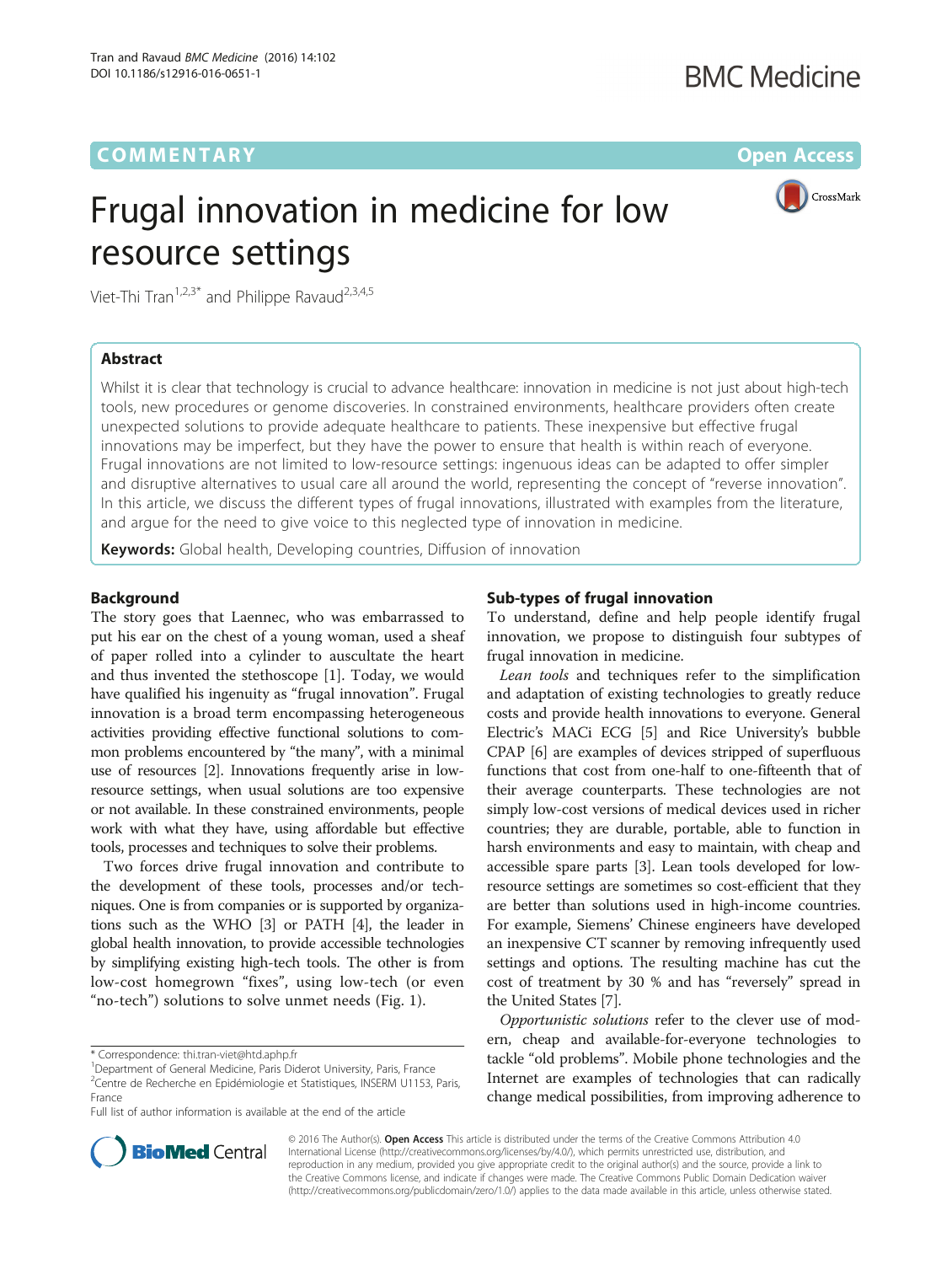

<span id="page-1-0"></span>

antiretroviral treatment via a mobile phone SMS [\[8](#page-2-0)] to identifying counterfeit drugs [[9\]](#page-2-0). Another example is how 3D printers may remodel accessibility to medical devices by allowing virtually anyone to manufacture medical tools, from low-cost prosthetics [\[10](#page-2-0)] to spare parts of equipment.

Contextualized adaptations refer to the diversion of existing techniques, materials or tools for completely different purposes. For example, urinary reagent strips used to evaluate cerebrospinal [[11](#page-2-0)] or synovial fluid [[12\]](#page-2-0) were found to be good diagnostic tests, usable in under-resourced environments at virtually no cost. Another example of contextualized adaptation is the Solarclave, a do-it-yourself autoclave made of a bucket containing a pressure cooker and a reflector consisting of 140 small mirrors arranged in a complex geometric way to concentrate and redirect sunrays towards the bucket, heating it up to 120 °C and achieving the physical sterilization standard of the US Centers for Disease Control and Prevention [[13](#page-2-0)]. Surgeons are experts in these adaptations, constantly changing the procedure as a function of the instruments and equipment they have at their disposal. For example, paper clips have been found a (very) cheap and effective alternative to Raney clips in dental surgery [[14\]](#page-2-0).

Local bottom-up innovations refer to original, simple – and even simplistic – ideas to obtain results not previously attainable. These grassroots innovations often emerge in environments where the scarcity of resources challenges human ingenuity, as shown by the invention of "kangaroo care" for preterm infants [[15](#page-2-0)] or solar disinfection of water to reduce diarrhea in areas where drinking water comes from waterholes not suitable for chemical treatment [\[16](#page-2-0)]. Bottom-up innovations frequently grow out of local means and practices; for example, bicycle ambulances are a perfect alternative to car ambulances in places where cars are too costly and not adapted for the traffic density.

# Challenges for frugal innovations

Caregivers in low-resource settings do their best to mimic practices considered optimal despite challenging environments. The creative innovations they develop may not be as effective as those used in high-income settings but often represent alternatives with excellent cost–benefit ratios adapted to their contexts. Of note, these innovations are not and should not be confined to developing countries. For example, accessible low-cost diagnostic tools such as urinary reagent strips for analysis of synovial fluids could be used by physicians in ambulatory care for rapid diagnostic orientation and may avoid the referral of patients to crowded emergency departments. This idea of "reverse innovation" (i.e., the flow of ideas from lower- to higher-income settings) is increasingly garnering attention and has resulted in fruitful partnerships between developed and developing countries [[17](#page-2-0)].

Yet, several challenges remain for frugal innovations.

First, people should remain aware that some bottomup innovations may be developed on mistaken beliefs and cause more harm than good. For instance, Cola drinks were recommended for rehydration with acute diarrhea for several years before evidence showed that these drinks had low electrolyte content and extremely high osmolality, which may actually worsen diarrhea [[18](#page-2-0)]. Because frugal innovations seek to provide solutions to common healthcare problems, they must be scientifically evaluated before widespread utilization.

Second, frugal innovations may offer effective and cheap solutions to healthcare problems in low-resource settings but may not be adopted. For instance, despite flash heating of breast milk (i.e., heating breast milk by using a glass jar placed in a pot of boiling water) being able to reduce mother-to-child transmission of HIV infection [\[19\]](#page-2-0), the process is not well implemented in African countries because it requires frequent, unpractical boiling of water and because it indicates that the woman is HIV positive, exposing her to stigma in the community [\[20](#page-2-0)]. As